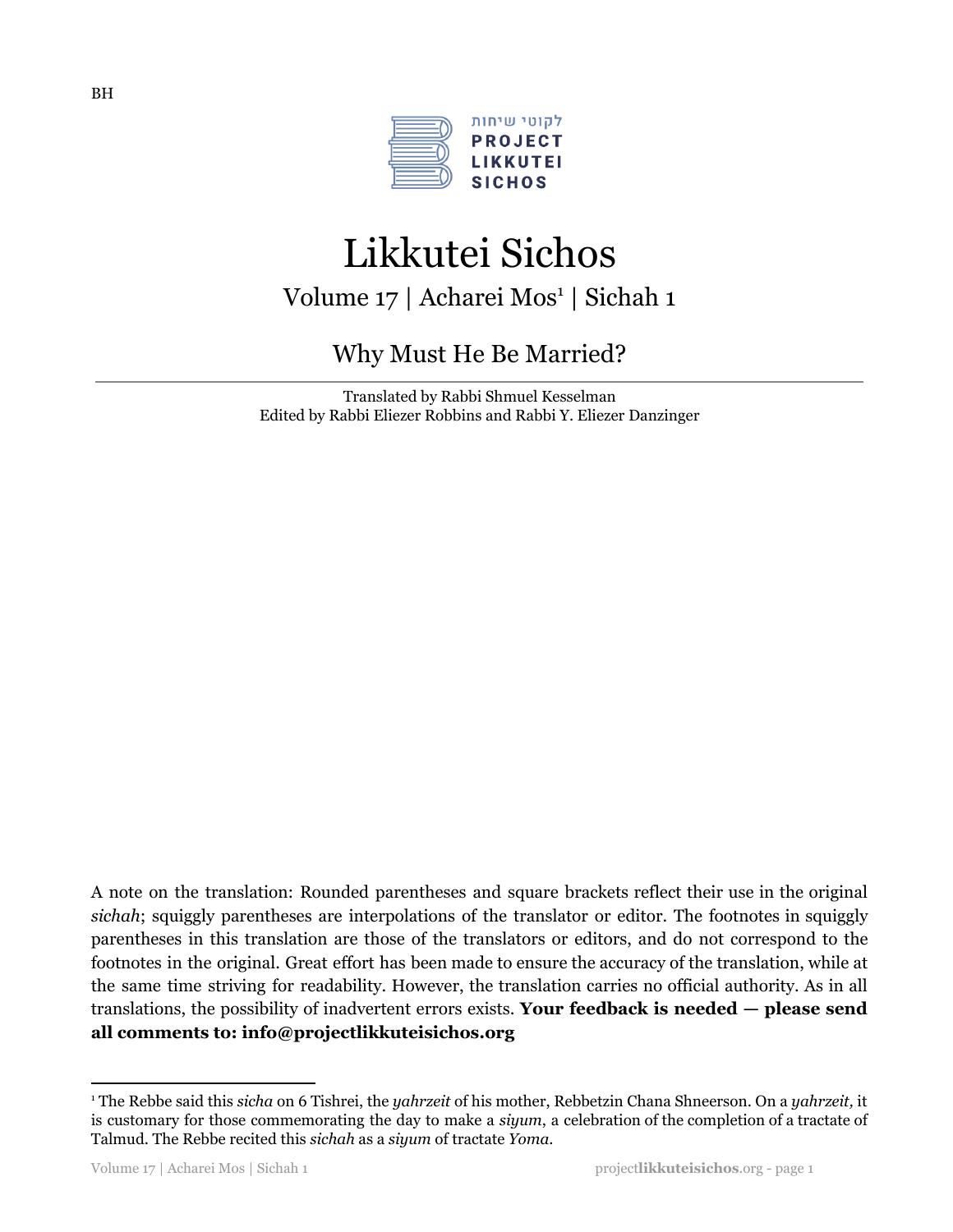THE *KOHEN GADOL* MUST BE MARRIED ON YOM KIPPUR

Regarding the *avodah*<sup>2</sup> of the *Kohen Gadol*<sup>3</sup> on Yom Kippur, our *parshah* says, <sup>4</sup> "It will atone for him and for his house." Our Sages <sup>5</sup> explain: "*His house* this refers to his wife." From here we learn that the *Kohen Gadol* on Yom Kippur must be married.

This unique *halachic* requirement that the *Kohen Gadol* must be married applies **only** to Yom Kippur, and not to the whole year.

During the rest of the year, the *Kohen Gadol* may join and partake in the *avodah*. In fact, no matter during which *mishmar<sup>6</sup>* he serves, he can, "sacrifice the choice portion." But to do this, he does not have to be married, as he does on Yom Kippur.

This distinction needs to be clarified and explained: The Yom Kippur *avodah* is the preeminent service. On this day, the highest levels of holiness manifest in space, in time, and in the souls of the Jewish people (as in the well-known phrasing, "olam, shanah, nefesh"<sup>7</sup>). The avodah was performed in the *Kodesh HaKodashim*,<sup>8</sup> the holiest place in the world, on the "*Yom Hakadosh* {the Holy Day}" (as people commonly refer to this day), i.e., the holiest time of the year; by the *Kohen Gadol*, the greatest of all the *kohanim*, regarding whom

<sup>2</sup> {The Temple service.}

<sup>3</sup> {High Priest.}

<sup>4</sup> *Vayikra* 16:6.

<sup>5</sup> *Yoma* 2a.

<sup>6</sup> {Lit. guard. *Mishmar* or, pl. *Mishmaros* refer to the groups into which *kohanim* were divided for the purposes of their *avodah*. King David assigned each of the 24 *mishmaros* by lot to a weekly watch.}

<sup>7</sup> {Lit., "world, year, soul."} According to *Sefer Yetzirah,* these three elements are the foundations of reality the way we know it. (*Or Hatorah Yisro* p. 816 and on.) {*Sefer Yetzirah*, the Book of Formation, is the earliest extant book on *Kabbalah*. The book is traditionally ascribed to our patriarch Avraham, although others attribute its writing to Rabbi Akiva. According to Rabbi Saadia Gaon, the objective of the book's author was to convey in writing how the things of our universe came into existence.}

<sup>&</sup>lt;sup>8</sup> {"The holy of holies." The Temple in Jerusalem housed three general locations with differing levels of holiness. The courtyard with the large altar and wash basin etc.; "the holy," with the *menorah*, incense altar, table for showbread etc.; and the "holy of holies," with the ark containing the tablets and a Torah, and a statue of angels upon it. Regular *kohanim* could enter "the holy," if they were performing *avodah* there, but no one could enter the holy of holies except the *Kohen Gadol* on Yom Kippur.}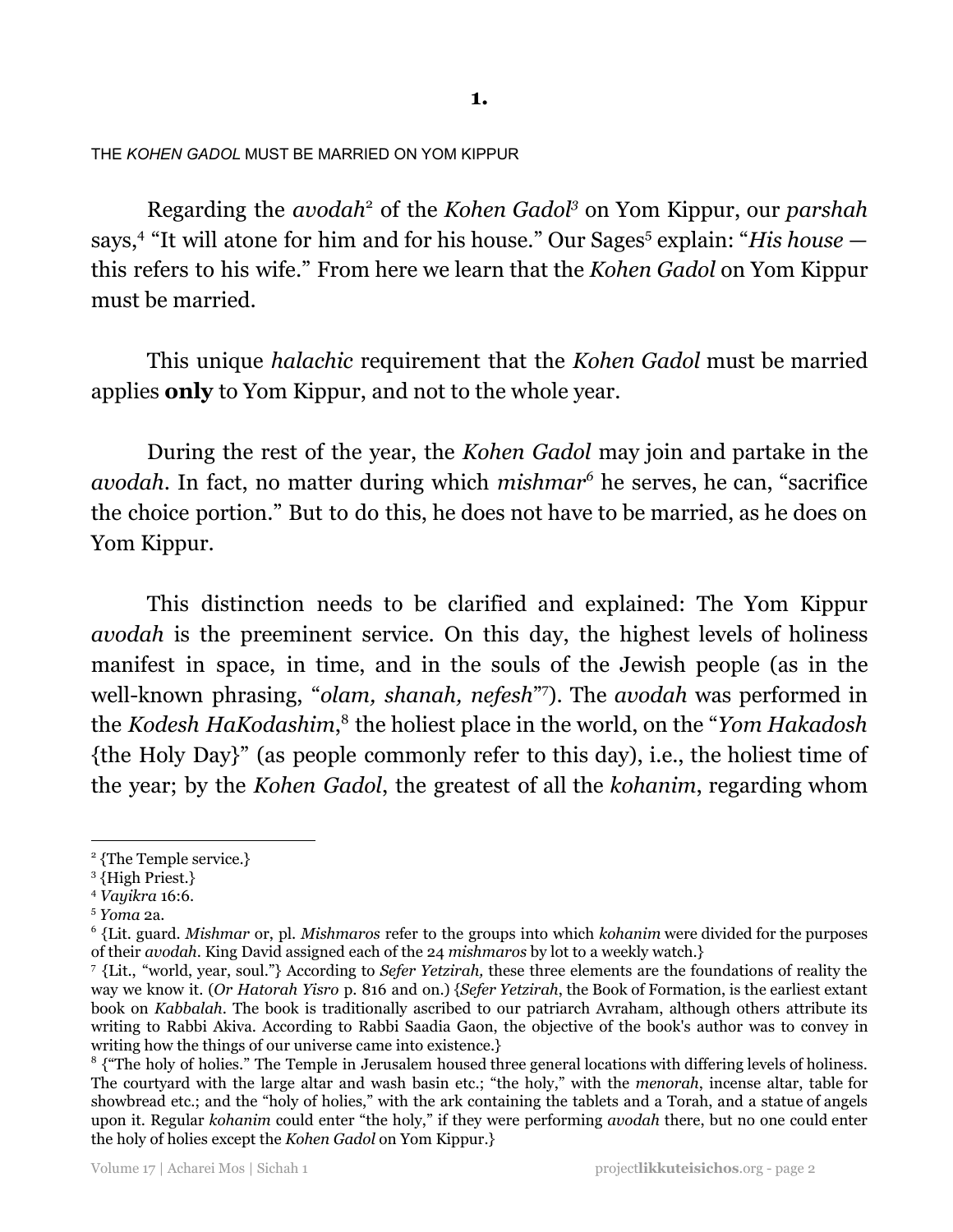the verse states<sup>9</sup> "{Aharon} was set apart to sanctify him as holy of holies." Meaning, Aharon was also the greatest among the *kohanim* in rank of holiness, as the verse says, <sup>10</sup> "the *kohen* who is the **greatest among his brothers**… **because** I am Hashem Who sanctifies him."

As such, why must the *Kohen Gadol* be married specifically for (the *avodah* of) Yom Kippur?

Even more perplexing: As part of the preparations for the *avodah* of Yom Kippur (as mentioned in the **very same** *Mishnah*),<sup>11</sup> "For seven days... would they **remove** the *Kohen Gadol* from his house." Yet, at the same time, the *Kohen Gadol* having a "house" (a wife) was an essential condition specifically for Yom Kippur!

This then proves that the *Kohen Gadol* being married is a matter of special significance (on Yom Kippur) which **perfects** the qualities of the *Kohen Gadol*. Therefore, his marital status is crucial on Yom Kippur.

**2.**

WHY MUST HE BE MARRIED?

Why the *Kohen Gadol* needed to be married on Yom Kippur can be explained in two ways:

a) The law governing the **Yom Kippur service** mandates it. Due to the importance and greatness of this *avodah*, it had to be performed by the *Kohen Gadol*, and not by a regular *kohen*. Furthermore, this *avodah* had to be performed specifically by a *Kohen Gadol* who also had a "*house* — a wife."

<sup>9</sup> *Divrei Hayamim* 1 23:13.

<sup>10</sup> *Vayikra* 21:10-15.

Volume 17 | Acharei Mos | Sichah 1 project**likkuteisichos**.org - page 3

<sup>11</sup> *Yoma* ibid.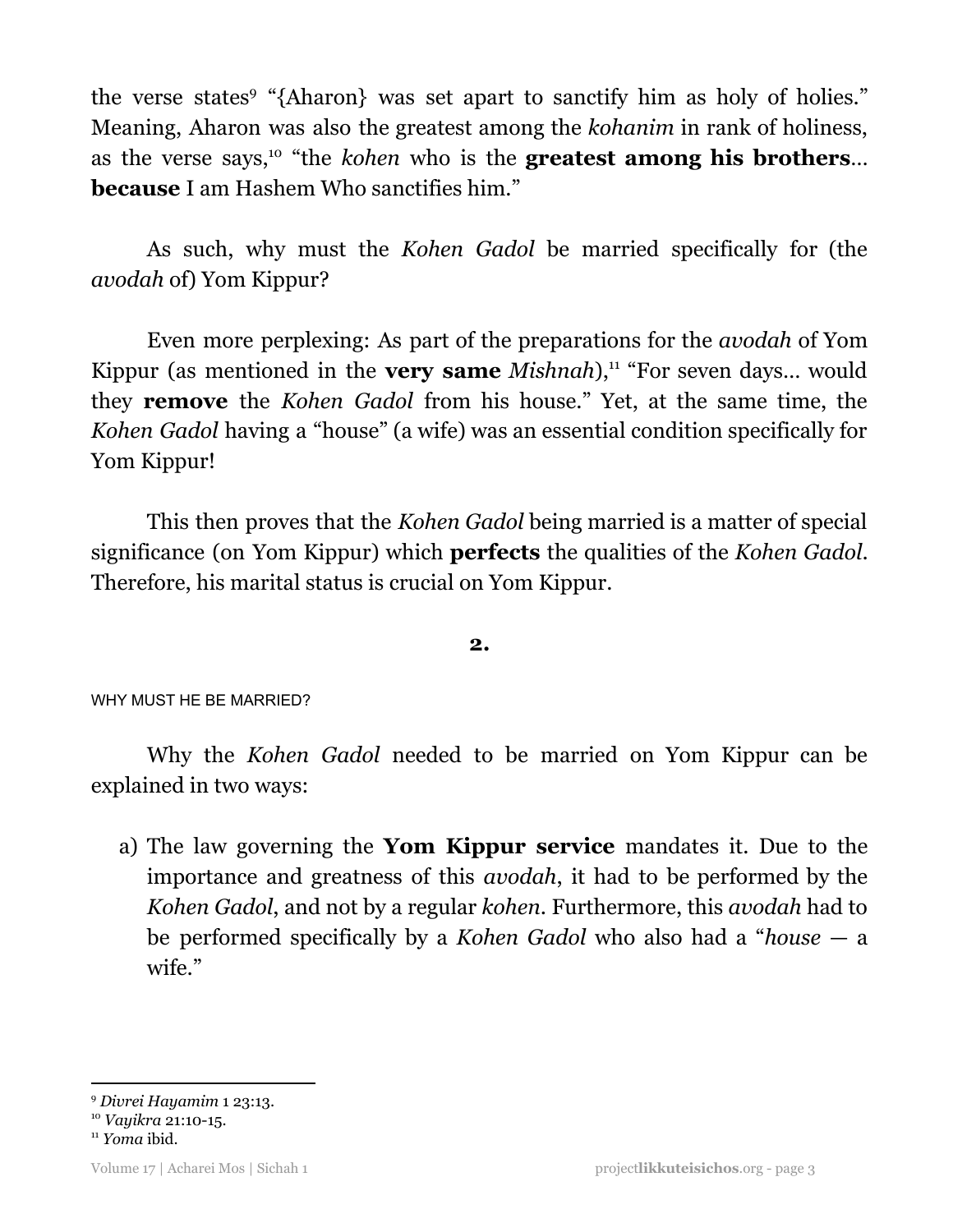b) The law {governing the characteristics} of the *Kohen Gadol* necessitates it. Meaning, the *Kohen Gadol* had to attain greater heights and perfection on the day of Yom Kippur. Similarly, there are a number of ranks of *kohanim gedolim* in general (also during the year): One anointed with anointing oil; one initiated into office by his donning of the priestly garments; and the like.<sup>12</sup> In a similar vein, the *Kohen Gadol* on Yom Kippur required the greater standing and perfection afforded by marriage.

The *halachic* distinction between these two explanations:

The Yom Kippur *avodah* also contained some rituals that were not unique to Yom Kippur, but rather were performed every day of the year, for example, offering the *korban tamid*,<sup>13</sup> offering the incense, arranging the flames of the *menorah*, etc. On Yom Kippur, the *Kohen Gadol* also performed these rites. However, the holiness of Yom Kippur also affected the services that were not unique to Yom Kippur, as the *Talmud* says,<sup>14</sup> "it benefits them."<sup>15</sup> Nonetheless, the daily offerings could not compare to the *avodos* performed only on Yom Kippur.

Therefore, if we posit that the law of the Yom Kippur *avodah* obligated the *Kohen Gadol* to be married, perhaps for the services unrelated to Yom Kippur, the *Kohen Gadol* had no such obligation.

However, according to the second explanation that the *Kohen Gadol's* spiritual*-*perfection on Yom Kippur necessitated him to be married, we could posit that even for services unrelated to Yom Kippur, the law requiring him to be married still applied. For this law related not to the services performed, but rather to the *Kohen Gadol*, and he performed all the Yom Kippur services.

<sup>12</sup> *Rambam, Mishneh Torah,* "*Hilchos Klei Hamikdash*," ch. 4, sec. 12.

<sup>&</sup>lt;sup>13</sup> {The fully burnt lamb sacrifice offered twice daily on the large altar.}

<sup>14</sup> *Zevachim* 91a.

<sup>15</sup> {To borrow the full quote from the *Talmud* ibid: "Is that to say that the sanctity of *Yom Kippur* is beneficial regarding the sanctity of the additional offerings but not regarding the daily offerings?"}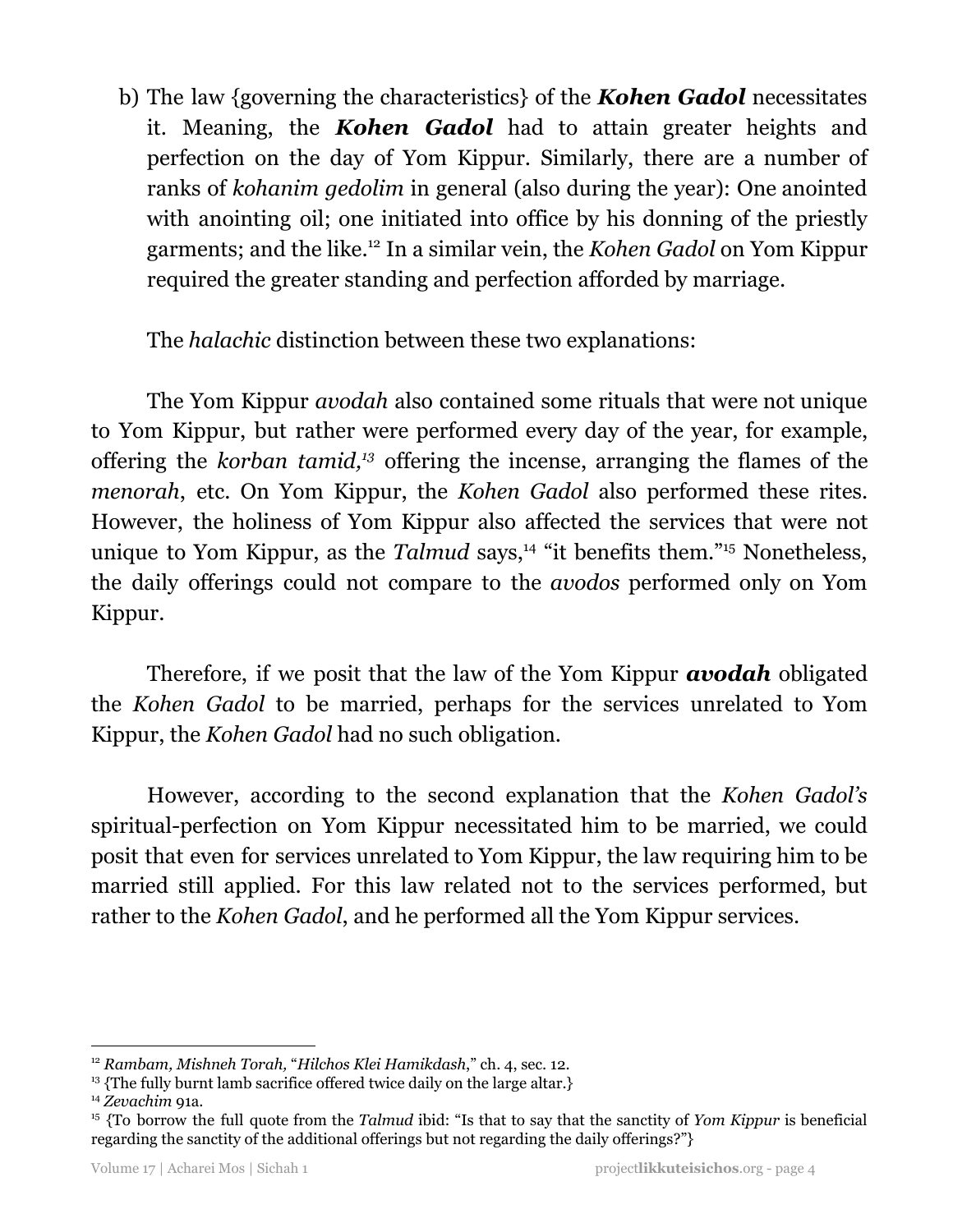On this basis, it emerges that Rambam follows the second line of reasoning, for he writes: 16

Similarly, all of the other services performed on this day — the offering of the daily incense offering and the kindling of the *menorah's* lamps were all performed by a married *Kohen Gadol*.

# **3.**

MY WIFE, MY HOME

We will better understand the above by prefacing with an explanation of the *Mishnah*, "'And it will atone for him and for his house.' *His house* — this refers to his wife." This raises a question: If the word, "his house" (here) means, "his wife," why does the Torah not state explicitly "(And it will atone for him) and for his wife"?

In most cases, the Oral Law<sup>17</sup> elucidates at length matters written in short in Scripture ("for everything is alluded to in the *Torah*").<sup>18</sup> However, in our case, the interpretation in the Oral Law of the verse also consists of only one word, "*ishto* {his wife}." Thus, Scripture itself should have written, "*ishto* {his wife}" instead of, "*beiso* {his house}"?

We must therefore conclude that by using the word "*beiso*," the Torah aims to teach us something about "*ishto*" that is expressed by using the word "*beiso*." Meaning, Torah not only teaches the principle that the *Kohen Gadol* must be married; rather, the Torah also teaches that specifically by being married, the *Kohen Gadol* has (the unique advantage of "*ishto*" who is akin to) "*beiso*."

In order to understand the uniqueness of the virtue of "*His house* — this refers to his wife," we must preface with a teaching in tractate Shabbos:<sup>19</sup> "Rabbi

<sup>16</sup> *Mishneh Torah,* "*Hilchos Avodas Yom Hakkipurim*," 1:2.

<sup>17</sup> {Torah consists of two parts: The "*Torah Shebichsav*" (Written Law), which is composed of the twenty-four books of the Tanach, and the "*Torah Sheba'al Peh*" (Oral Law). *Torah Sheba'al Peh* consists of all the Rabbinic exegeses based on Tanach; as well as any decrees that the Rabbis enacted to safeguard Torah.}

<sup>18</sup> Based on *Taanis* 9a.

 $19$  118b.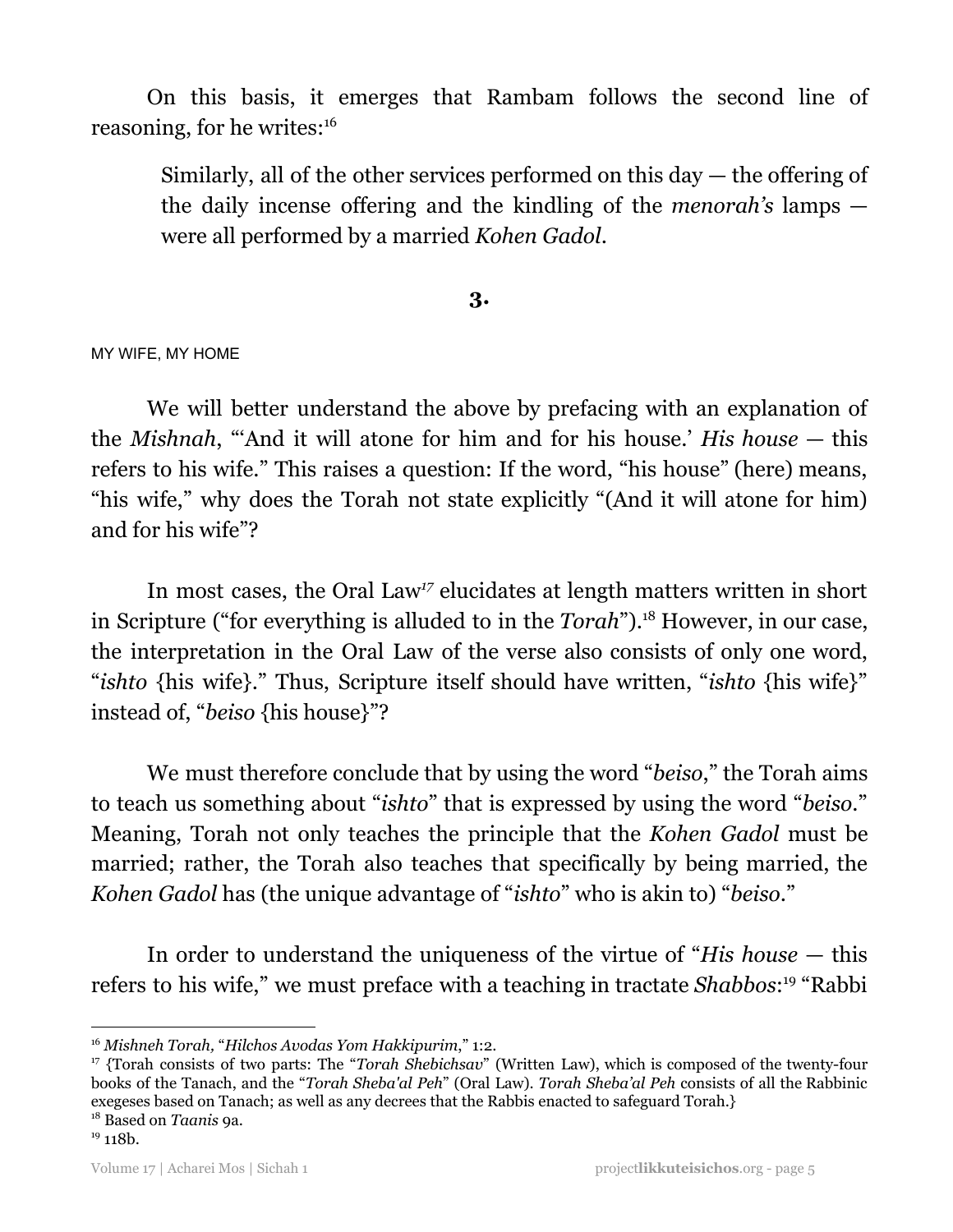Yossi said: 'In all my days, I did not call my wife, *my wife*, nor did I call my ox, *my ox*. Rather, I called my wife, *my hom*e; and my ox, *my field*.'" Rashi explains, "My wife {he called} *my home* because a wife is the essence of the home." And "My ox {he called} *my field* because an ox is the primary symbol of the field. As the verse states,<sup>20</sup> 'Many crops come through the power of the ox."

At first glance, this is difficult to understand. This statement of Rabbi Yossi is found in the *Talmud* in the context of, and subsequent to, other statements of Rabbi Yossi regarding upright practices, and the meticulous observance of *halachic* stringencies and embellishments. What is noteworthy and meticulous about Rabbi Yossi's custom of calling, "my wife, *my home*; and my ox, *my field*"?

**4.**

#### PERCEIVING THE PURPOSE

The explanation:

This practice of Rabbi Yossi demonstrates his approach in serving Hashem, and how he perceived all of existence. When he looked at the world, he saw not only that "this castle has a Master,"<sup>21</sup> and not only that, "Whatever Hashem created in His world, he created only for His glory,"<sup>22</sup> but more than that. When he looked at anything, he noticed not what it was externally; rather, its essence and purpose. This was true to the extent that he had to name objects as they were in **his world**. Therefore, he could not call, "my wife, *my wife*," for he did not **see**, "my wife"; rather, he saw "my house." Since marriage ("my wife") serves as no more than a prelude to the essence and purpose of fulfilling the

<sup>20</sup> *Mishlei* 14:4.

<sup>21</sup> *Bereishis Rabbah* 39:1. {The *Midrash* details how our forefather Avraham discovered Hashem: Rabbi Yitzchak said: This may be compared to a man who was traveling from place to place when he saw a castle aglow. He said, "Is it possible that this castle lacks a person to look after it?" The owner of the building looked at him and said to him, 'I am the master of the castle.'" What happened with Avraham our father was similar. He said, "Is it possible that this universe lacks a person to look after it?," Hashem looked at him and said to him, 'I am the Master of the Universe.'}

<sup>22</sup> *Pirkei Avos* 6:11.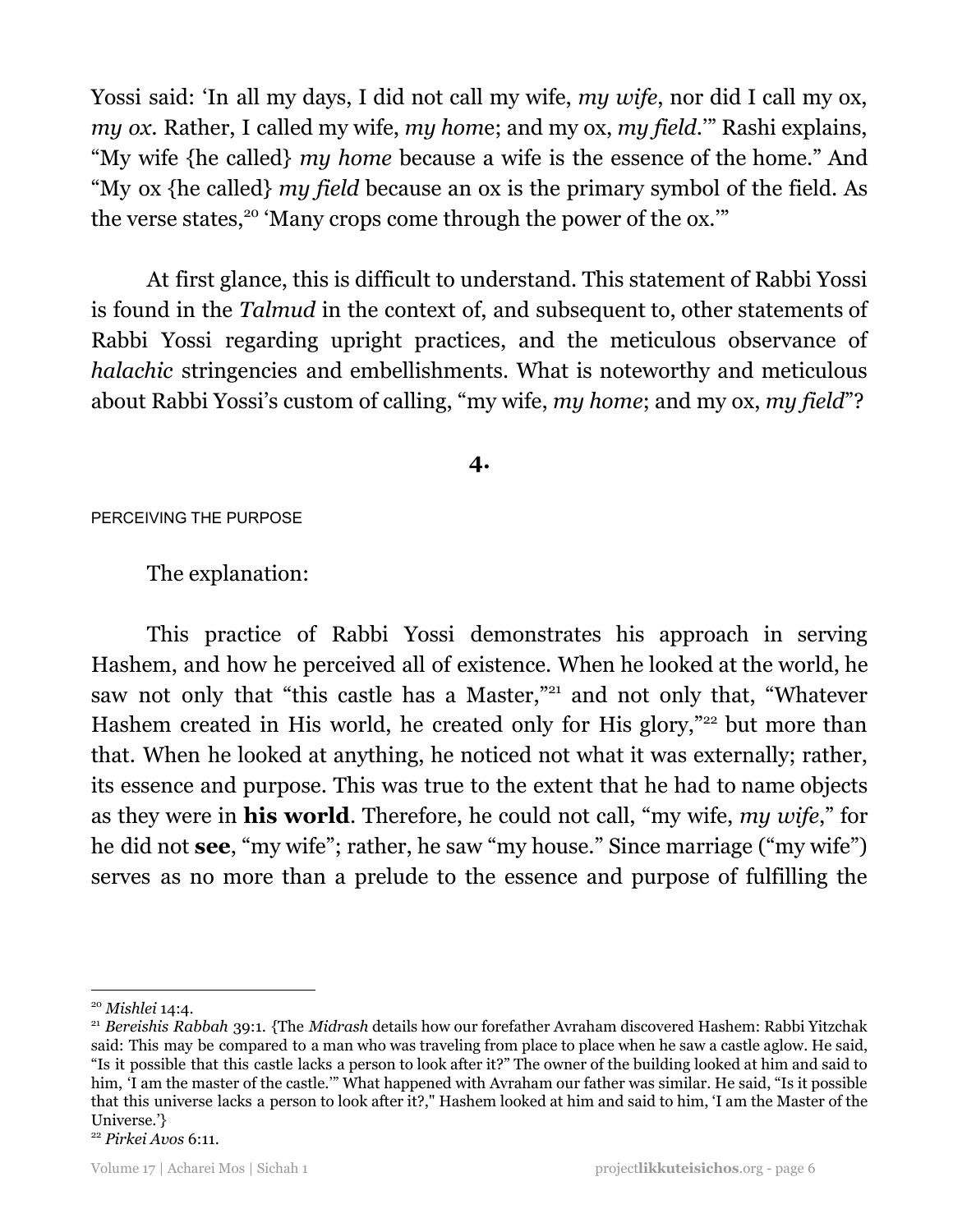$mixvah$  of bearing children<sup>23</sup>  $-$  building a **house** amongst the Jewish people, which comes as a result of marriage — he saw "my wife," only as, "my house."

[In a similar vein, many question why we do not recite a *berachah* when betrothing a wife ("who has sanctified us with his commandments and commanded us to betrothe a woman") as the Sages established for other *mitzvos*. The *Rishonim<sup>24</sup>* answer that betrothal and marriage serve merely as preparation for the essence and purpose of marriage, which is fulfilled through the *mitzvah* of bearing children.] 25

This {perception and practice} distinguished Rabbi Yossi's conduct from that of his colleagues. The other *Tana'im*<sup>26</sup> had periods (days) when they "called, my wife, *my wife*." That is, they perceived "*ishti*" {being married} **as an end unto itself**, lacking (and preceding) its function of "*beisi*" {bearing children}. **Torah** also validates and gives credence to this approach, as we find in the Torah's law,<sup>27</sup> "he shall be free for his home" (in order that, "he shall gladden **his** wife," in the first year) immediately following the marriage, even before bearing children. Similarly (on the festivals) Torah commands, "**he shall gladden** his wife<sup>"28</sup> (to the extent that this obligation frees a husband of other obligations). Additionally,<sup>29</sup> "If a man and woman merit, the Divine Presence rests between them." And in general, Torah contains many matters regarding married life for a man and a woman unrelated to children.

Rabbi Yossi, however, had a different approach, and conducted himself differently. His entire married life existed only to fulfil the commandment, "be fruitful and multiply,"<sup>30</sup> in order to fulfill the dictum, $31$  "He did not create it {the

<sup>23</sup> {In the original, "*pru urvu*," lit. "be fruitful and multiply." A reference to the *mitzvah* of bearing children, based on the verse *Bereishis* 1:28.}

<sup>24</sup> {*Talmudic* scholars of the 11th through 15th century.} See *Rosh,* "*Kesuvos*," ch. 1, *siman* 12.

<sup>25</sup> See the opinion of the authority, cited in *Kesuvos* 59b, who maintains: "A wife is *only* for children." The opinion who dissents appears to disagree just about the use of the word "only" in the dictum.

<sup>26</sup> {Sages of the *Mishnah*.}

<sup>27</sup> *Devorim* 24:5. *Sefer Hamitzvos,* positive commandment 214. {The verse reads as follows: "When a man marries a new wife, he shall not go out to the army, nor shall it obligate him for any matter; he shall be free for his home for one year, and he shall gladden his wife whom he has married."}

<sup>28</sup> See *Rosh Hashanah* 6b: "As for a woman, her husband must make her joyful on a Festival."

<sup>29</sup> *Sotah* 17a.

<sup>30</sup> {*Bereishis* 1:28.}

<sup>31</sup> *Yeshayahu* 45:18.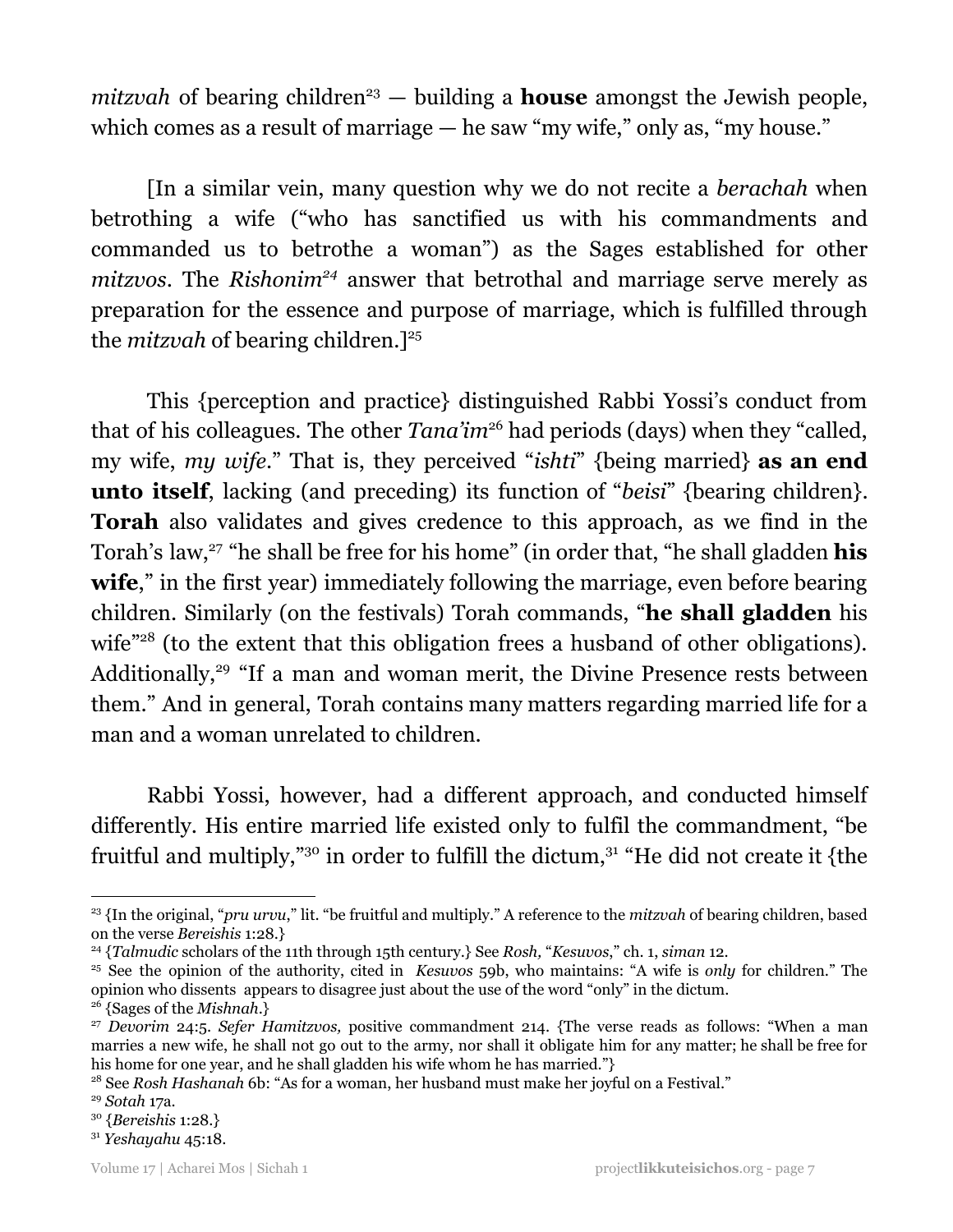world} to be empty, He fashioned it to be inhabited." Thus, from the outset, when he perceived this reality ("*ishto*"), he saw only purpose and objective (that would come later) of "*beisi*."

[An example of this: Our Rabbis say, $3^2$  "Who is a wise man? He who foresees the outcome." The simple interpretation: A wise man understands and knows the outcome and consequences that will come about from everything. But this teaching is nuanced: The Sages do not say, "he **knows** the outcome" (or, "understands," or something like that), but rather, "he **sees** the outcome," which is much more than merely knowing and understanding. The wise man **sees** the future outcome, just like everyone sees whatever is in existence now.

There is a benefit to seeing, as "hearing cannot be compared to seeing."<sup>33</sup> A person can hear something and be absolutely convinced of its truth, to the extent that he is very affected by it — as we see regarding *Yisro*, "What news did he hear that **he came**?"<sup>34</sup> – Nevertheless, he (*Yisro*) had to come to **see** with his own eyes in order to fully integrate it, because, "hearing cannot compare…."

This is the uniqueness of a **wise man**. His intellect ("hearing") is so strong that he "**sees** the outcome"; he doesn't only "know" or "understand" it.]

This also explains why Rabbi Yossi's statement, "In all my days, I did not call…" follows **immediately** after his statement, "I engaged in relations five times, and I planted five cedars in Israel."35 His earlier statement clarifies the intent of his later one. His relations with his wife had no reality other than establishing a *house in Israel* with five *cedar trees*. Therefore, right from the outset ("all my days"), he called his wife by a word indicating her purpose, "*beisi*."

Furthermore, Rabbi Yossi only **perceived** the purpose not only of human beings, and of Jewish women particularly; he also viewed animals ("my ox") in

<sup>32</sup> *Tamid* 32a.

<sup>33</sup> *Mechilta*, "*Yisro*," ch. 19, par. 9.

<sup>34</sup> *Rashi, Shemos* 18:1.

<sup>35</sup> {And who are these cedars? The sons of Rabbi Yossi who were great Sages of Israel: Rabbi Yishmael, Rabbi Elazar, Rabbi Chalafta, Rabbi Avtilas, and Rabbi Menachem.}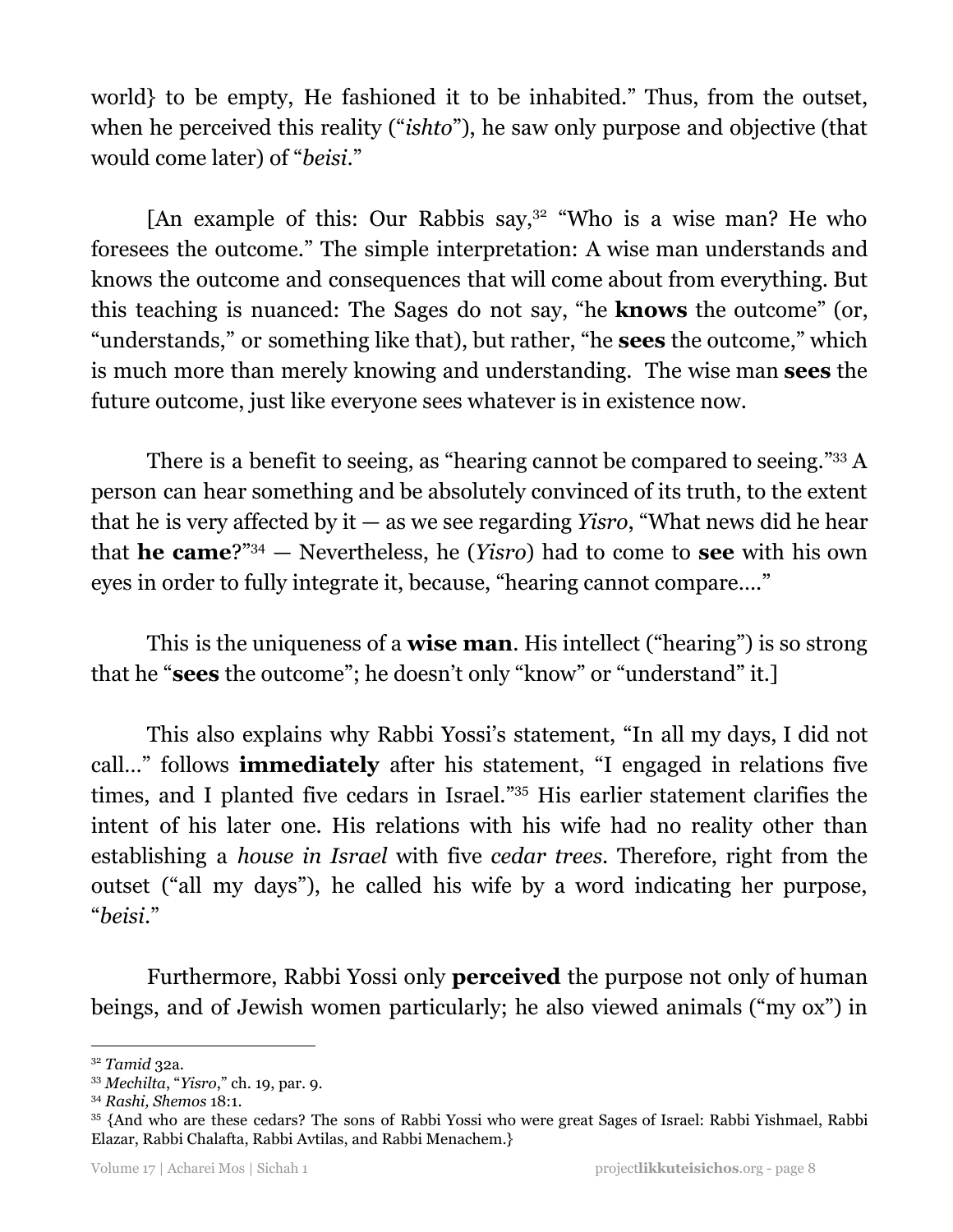terms of their ultimate end. This also included {plant life, such as} grains, etc. He generally saw everything in terms of its "place in the world": Even when he looked at an ox, he saw only the purpose of its existence, "my field," i.e., "many crops come through the power of the ox," brought about by ploughing, sowing, and harvesting the field. Here, too, from the outset, even before the eventual outcome of ploughing and sowing, "in all my days," he **saw**. Thus, **he could not** call an ox, *an ox*; for in the ox, he already foresaw the field it would plough, and thus called it, "my field."

## **5.**

#### SAME THING FOR THE *KOHEN GADOL*

On this basis, we can appreciate the great importance for the *Kohen Gadol* to be married on Yom Kippur and with the idea: "*His house* — this refers to his wife." That is, as mentioned, he had to have a wife in the literal sense, and perceive his wife, "*ishto*," only as "*beiso*." This was also a virtue for the *Kohen* Gadol **himself**,<sup>36</sup> as our Sages say,<sup>37</sup> "anyone without a house is not a man." Simply put, by having a home {with a family}, a person attains the virtue of "a man."

Therefore, Torah carefully chooses the terminology "*beiso*," (and not "*ishto*") in order to emphasize that the *Kohen Gadol* must stand at a level of righteousness where, "*ishti*" equals, "*beisi*." As elucidated in the Oral Law, this was the practice of Rabbi Yossi throughout all of his days.

Thus, this rule that a *Kohen Gadol* had to be married on Yom Kippur was not merely a *halachic* obligation; rather, it symbolized the greatness of the *Kohen Gadol*, "*his house* — this refers to his wife," as explained. Therefore (according to the second viewpoint mentioned in section 2), this was not a

<sup>36</sup> In addition to (*Yevamos* 63a) "any man who has no wife is not a man,"; or as the *Zohar* (vol. 3 7b, 109b, 296a) writes, "he is half a body." Furthermore, "He blessed them and called their name **Man**," only after, "He created them **male and female**" (*Bereishis* 5:2, *Zohar* vol. 1 165a).

<sup>37</sup> See *Yevamos,* ibid. "Rabbi Elazar said, 'Any man who has no property is not a man'"; *Tosfos* s.v. "*she'ein*" comments, "property to build upon and on which to live."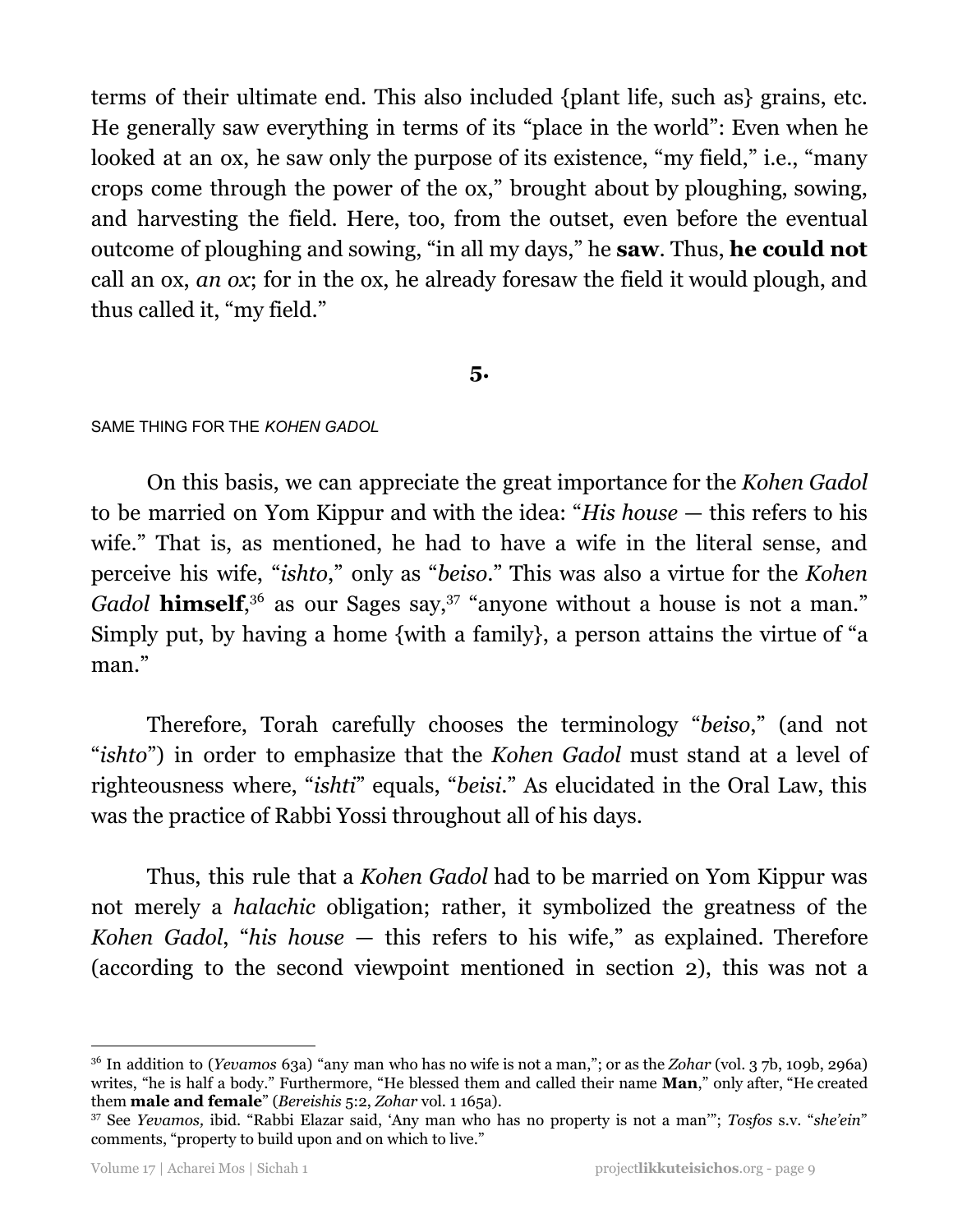requirement of Yom Kippur; it was a requirement of the *Kohen Gadol* that enabled him to attain the requisite spiritual level*.*

# **6.**

#### QUESTIONING RABBI AKIVA

As known, the beginning and end of every tractate of *Talmud* are connected and correlated. This is the reasoning behind the custom to find a theme common to the beginning and the end of the tractate, when reciting a *hadran*. 38

Similarly, in our case: The first *Mishnah* of tractate *Yoma*, which says, "*his house* — this refers to his wife," shares a common theme with (the conclusion of) the final *Mishnah* of the tractate: 39

Rabbi Akiva<sup>40</sup> said: How fortunate are you, Israel! Before Whom are you purified, and Who purifies you? — Your Father in Heaven, as it says, "I will sprinkle purifying water upon you, and you shall be purified."<sup>41</sup> And it says: "The *mikvah*<sup>42</sup> of Israel is Hashem";<sup>43</sup> just as a *mikvah* purifies the impure, so too, the Holy One, blessed is He, purifies Israel.

In order to understand the connection between these two *Mishnayo*s, a few questions and nuances in Rabbi Akiva's words need to be addressed:

a) What novel concept is Rabbi Akiva teaching here? Obviously, **Hashem** is the One who purifies the Jewish people('s sins), as written explicitly in many verses of *Chumash* and *Tanach*.

<sup>39</sup> *Yoma* 85b. <sup>38</sup> {A public lecture given at a *siyum*, upon concluding studying a tractate of the *Talmud*.}

<sup>&</sup>lt;sup>40</sup> Interesting connection between Rabbi Akiva and "His house — this refers to his wife." Our Sages teach (*Kesuvos* 63a) that Rabbi Akiva attributed all of his Torah learning to his wife, as he declared to his students, "Mine and yours is all hers." [And Rabbi Akiva's Torah study was on the loftiest of levels. See *Menachos* (29b) "Moshe did not know…"] Furthermore, "everything follows Rabbi Akiva's opinion" (*Sanhedrin* 86a)]

<sup>41</sup> *Yechezkel* 36:25.

<sup>42</sup> {Ritual bath.}

<sup>43</sup> *Yirmiyahu* 17:13.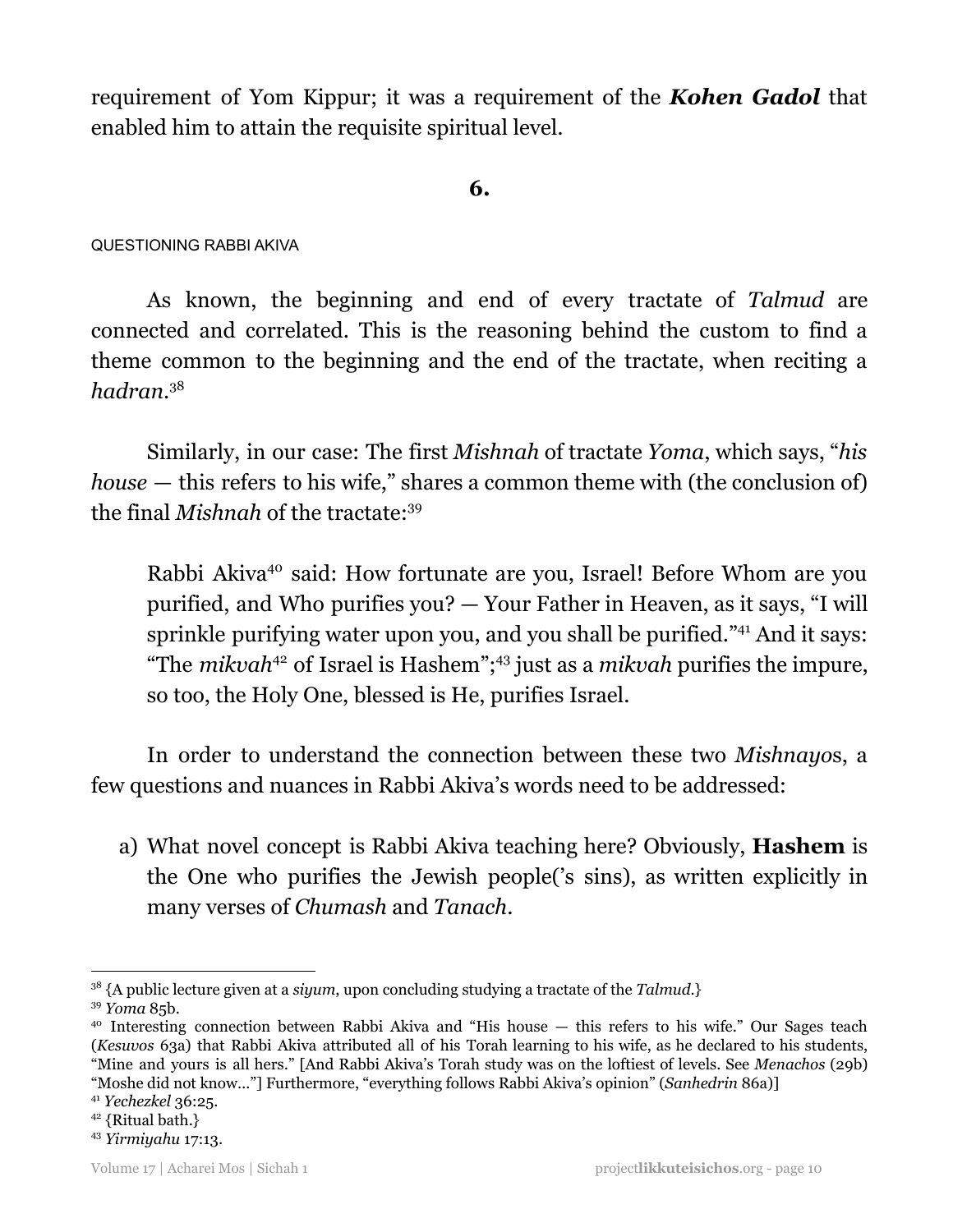Moreover, immediately prior to Rabbi Akiva's statement, the *Mishnah* says:

Rabbi Elazar ben Azaria taught: "From all your sins before Hashem shall you be purified."<sup>44</sup> Yom Kippur atones for transgressions between a person and Hashem; however, Yom Kippur does not atone for sins between a person and his fellow, until the person appeases his fellow.

The fact that the atonement of Yom Kippur comes from "**before Hashem**," shows that the atonement comes from Hashem. Accordingly, what insight does Rabbi Akiva's statement contribute after we have learned Rabbi Elazar's words?

b) Even more baffling: Why does Rabbi Akiva need to quote supporting evidence from the prophets that Hashem purifies the Jewish people? He quotes a verse from *Yechezkel* and (he is not content with that, but cites an **additional** verse from) *Yirmiyahu*. However, there is an explicit verse in *Chumash* (that Rabbi Elazar ben Azaria quotes, as mentioned) {offering similar proof}: "(For on this day) He shall provide **atonement** for you to purify you; from all your sins before Hashem shall you be purified." 45

Moreover, this latter verse explicitly states both of the details mentioned by Rabbi Akiva: (a) "Before Whom are you purified?" "**before Hashem shall you be purified**," and; (b) "Who purifies you?" "He shall provide atonement... **to purify you**."

We cannot posit that Rabbi Akiva disputes Rabbi Elazar ben Azaria's position, maintaining that Hashem (also) cleanses and atones for sins between a person and **his fellow**, even if the offender did **not** appease his fellow. [Consequently, he cannot bring proof from the verse (as Rabbi Elazar does), "**Before Hashem** you shall be purified."] For the *Mishnah* uses the wording, "*Amar Rabbi Akiva* {Rabbi Akiva said}," and not,

<sup>44</sup> *Vayikra* 16:30.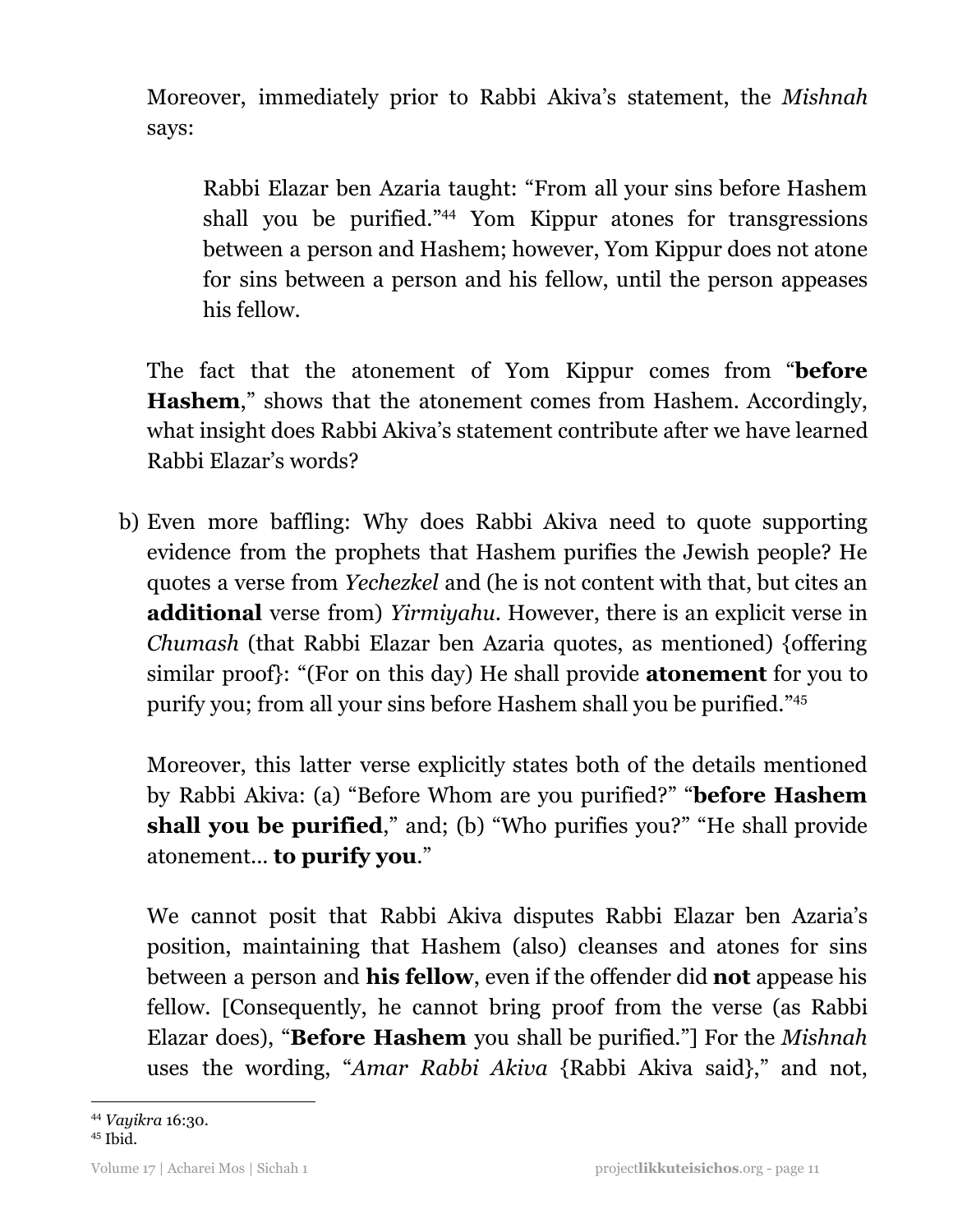"v'Rabbi Akiva omer {and Rabbi Akiva says}."<sup>46</sup> This indicates that Rabbi Akiva does not disagree with Rabbi Elazar, but rather, Rabbi Akiva adds to Rabbi Elazar's words. 47

We also cannot say that Rabbi Akiva comes to add and emphasize that even **after** a person has attained forgiveness from his fellow, he still needs Hashem to purify him (even for sins between a person and his fellow). For as explained in many places, even *mitzvos* between a person and his fellow are primarily *mitzvos* between a person and Hashem, for a person must also fulfill them because **Hashem** instructed him to do so. Thus, it is **patently** clear that even when a person has attained forgiveness from his fellow, he has only dealt with the part of the *mitzvah* between a person and his fellow. However, in order to reach **complete** purification (also from the perspective of *mitzvos* being Hashem's commandments), he must (even according to Rabbi Elazar) be purified by **Hashem**, just as is the case regarding *mitzvos* between a person **and Hashem**.

Rabbi Elazar's words already emphasize this point, as he writes, "**Yom Kippur** does not atone for sins between a person and his fellow, until he appeases…." Meaning, even after a person attains forgiveness {from his fellow}, he must still attain the atonement of Yom Kippur, i.e., from Hashem.

c) Why must Rabbi Akiva bring a second proof-text, as he underscores, "And it {also} says"? This wording indicates that Rabbi Akiva acknowledges that his first proof-text is insufficient. As the *Talmud* writes,<sup>48</sup> "Mai *ve*'omer"? {Why was it necessary to cite an additional source?}

<sup>46</sup> {The nuance is in the order of the words, in one instance the author's name is placed after the word, "says," and the other, it is the reverse.}

<sup>48</sup> *Brachos* 63a. <sup>47</sup> On this basis we can question the words of the Rif there. Rif writes that Rabbi Elazar and Rabbi Akiva disagree regarding someone who sinned against man and Hashem and did not appease the person whom he sinned against. Will this prevent the sins done to Hashem from gaining atonement? Rabbi Elazar maintains that, for this person, Yom Kippur brings no atonement at all. Rabbi Akiva maintains that, nonetheless, Yom Kippur brings atonement for the sins between man and Hashem. {But, as proven above, the terminology indicates that they do not disagree.} [Additionally, Rif's opinion seems difficult as Rabbi Elazars words imply that the atonement for sins between man and man and the atonement for sins between man and Hashem are independent.]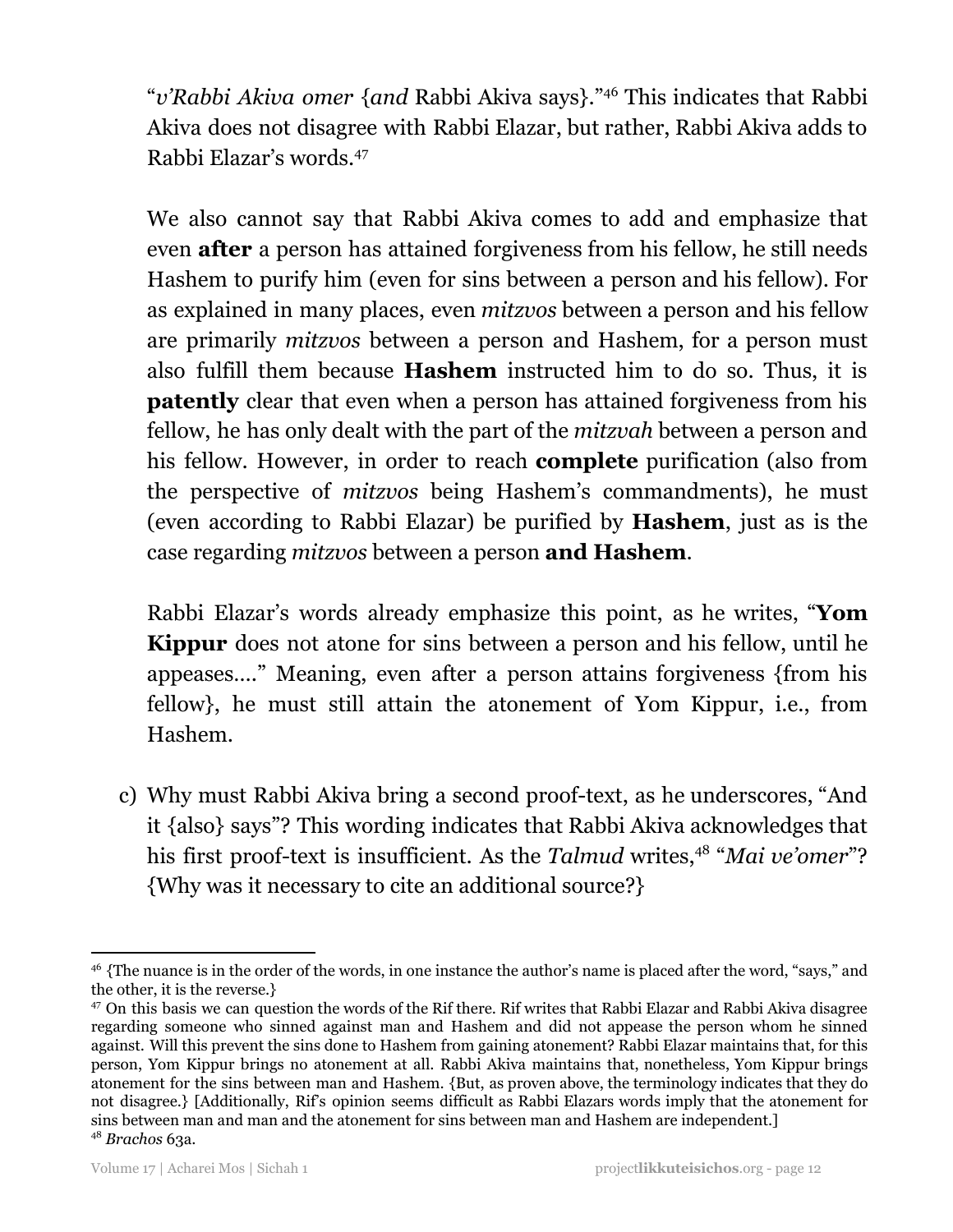THE PERSON OVER THE OCCASION OR PLACE

The explanation is:

We mentioned earlier, in the interpretation of the opening *Mishnah* of the tractate, that the virtue of "*his house* — this refers to his wife" is not a condition necessary for **the Yom Kippur** *avodah*. Rather, it is a virtue and a quality critical to the perfected stature of the *Kohen Gadol* himself. Therefore, his being married does not only pertain to the **unique** *avodos* of Yom Kippur, but it pertains to all of the *avodos* performed on that day, as the Rambam rules.

We can apply a similar concept to the discussion at the end of the tractate regarding the atonement and cleansing attained on Yom Kippur. Rabbi Elazar's words only teach that Yom Kippur brings atonement. Theoretically, the **day** of Yom Kippur itself could bring about this atonement (due to the holiness of the day). Rabbi Akiva then adds that **the day** of Yom Kippur (alone) is not (solely) responsible for bringing atonement. Rather, Yom Kippur brings about (the revelation of) the **Jewish nation's** virtue, "**How fortunate are you**, **Israel**": It is the bond between the Jewish nation and "their **Father** in Heaven" that brings about the atonement of Yom Kippur.

To substantiate this novel teaching, Rabbi Akiva quotes the verse, "I will sprinkle purifying water upon you." This verse proves that Hashem purifies the Jewish people **not** only on Yom Kippur (for the verse is speaking about {Hashem purifying the Jewish people in} the era of the future redemption).

Furthermore, this verse, "I will sprinkle...," implies that the true purity {even in the era} of the future redemption comes about {not as a result of Hashem's intervention, but} as a result of the Jew's inherent value (i.e., "even when they have sinned, they are **my children**").<sup>49</sup> Meaning, a Jew's merits obtained by dint of his *avodah* and repentance do not bring about the

<sup>49</sup> *Kiddushin* 36a. *Sifri Ha'azinu* 32:5. *Bamidbar Rabbah* 2:15.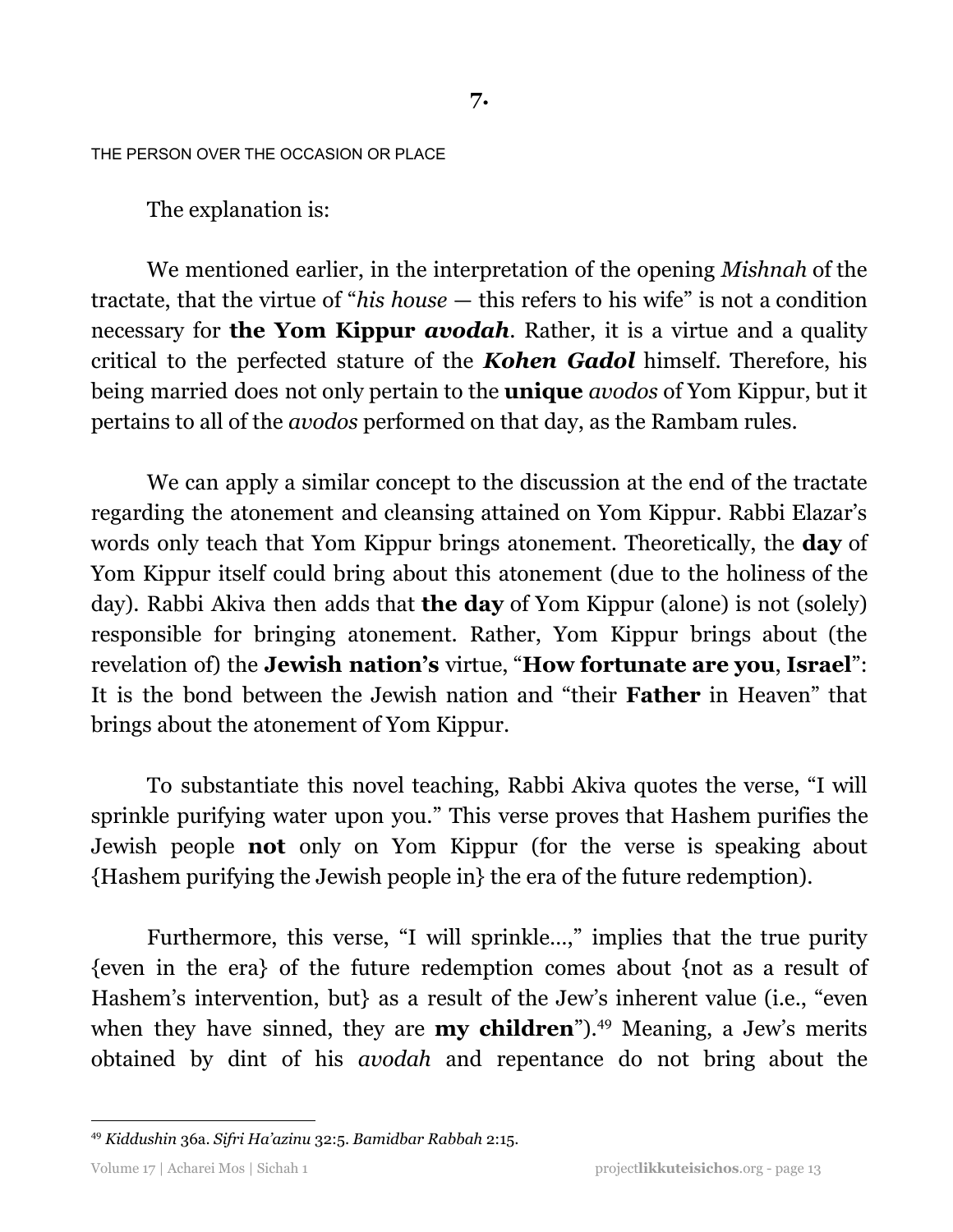purification, as the verse states earlier in that source,<sup>50</sup> "Not for your sake do I act, house of Israel… I will sprinkle…." That is, neither the holiness of the day (of Yom Kippur), nor the holiness of the place (the *avodah* in the *Kodesh HaKodashim*), nor even the the fact that the Jewish people at that time found themselves in a sublimely spiritual state, brought about the cleansing. Rather, it was brought about as a result of a Jew's inherent essential value, which exists in all places and at all times.

Therefore, we must conclude that even on Yom Kippur, the Jewish people are purified not only due to the virtues of the **day** of Yom Kippur, but (primarily) due to their uniqueness as **Jews**.

However, this verse does not conclusively prove that the purification comes about as a result of the inherent, essential value of a Jew. For the verse speaks of the era of the future redemption, a time when Heavenly mercy predominates. (Thus, one could suggest that this auspicious time will play the primary role, similar to the dynamic on Yom Kippur). Therefore, Rabbi Akiva quotes a second proof-text, "The *mikvah* of Israel is Hashem." This verse refers to: (a) an *inauspicious* time period; and, (b) a situation in which the Jews are found in an undesirable state. Nonetheless, the verse states, "The *mikvah* of Israel is Hashem; just as a *mikvah* purifies the impure, so too, the Holy One, blessed is He, purifies Israel."

# **8.**

IMMERSION VS. SPRINKLING

We must still clarify: Based on the above, Rabbi Akiva could have cited **only** the second verse, "The *mikvah* of Israel is Hashem," and not the first one.

The explanation:

<sup>50</sup> *Yechezkel* 36:22.

Volume 17 | Acharei Mos | Sichah 1 project**likkuteisichos**.org - page 14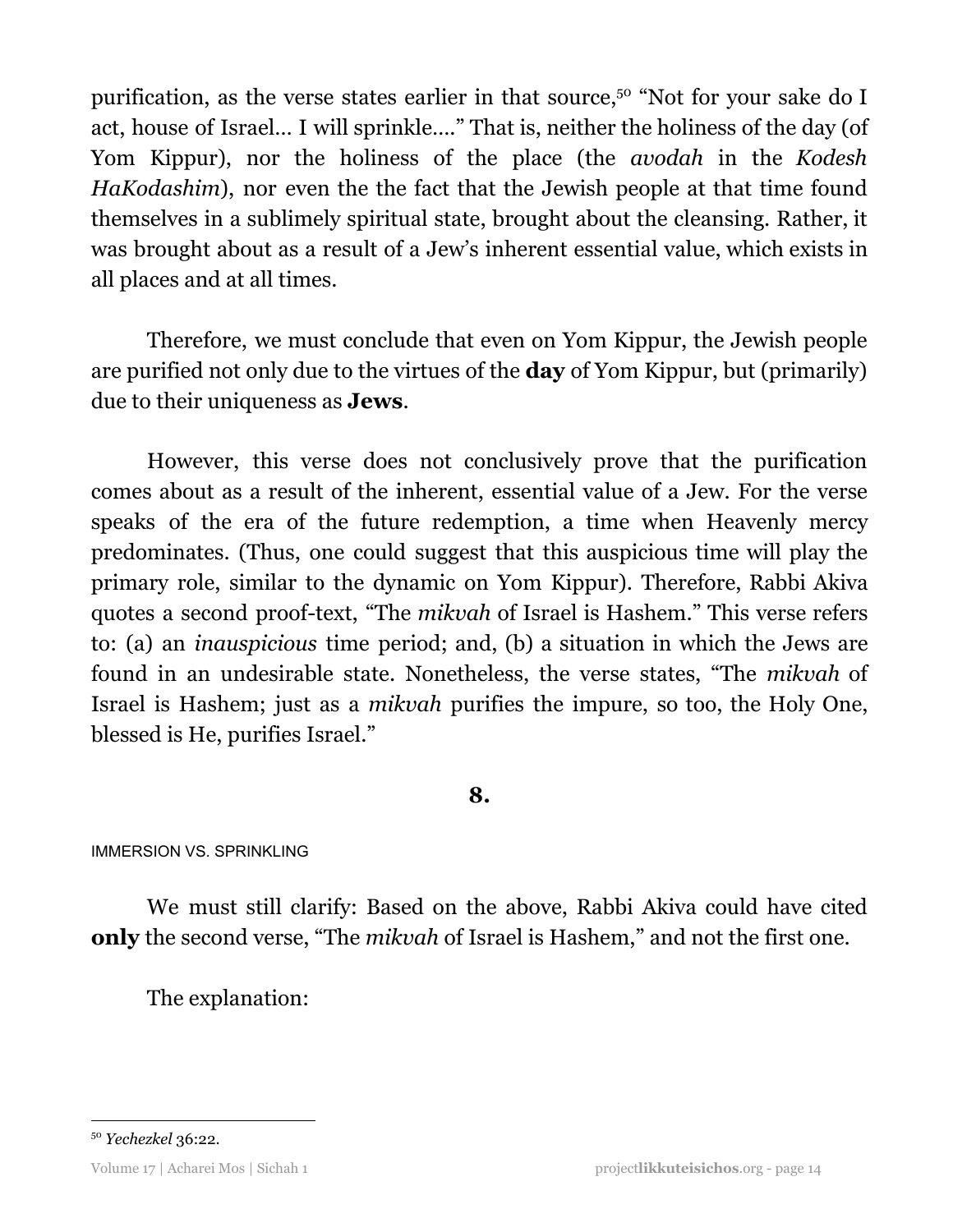The difference between the two verses: "I will sprinkle," represents purity similar to that achieved by sprinkling<sup>51</sup> {of *mei chatas*};<sup>52</sup> and, "the *mikvah* of Israel," represents purity similar to that achieved by immersion in a *mikvah*. Of the differences between sprinkling and immersion: (a) A pure person sprinkles the ash mixture upon an impure person. In other words, it is done by **another** person, whereas immersion in a *mikvah* is done **independently**. (b) Only sprinkling can purify a person from the impurity imparted by a corpse.

Similarly, in a spiritual sense, purity gained by immersion in a *mikvah* represents what a Jew can accomplish on his own, i.e., through his personal *avodah*. A person, however, may sink to a spiritual equivalent of corpse impurity, Heaven forbid. That is, he (manifestly) lacks the "life" that comes as a result of cleaving to Hashem, as it says,<sup>53</sup> "You who are attached to Hashem your G-d are **alive** today." This person requires purification **from Above,** as expressed in the verse, "I {Hashem} will sprinkle." Meaning, this cleansing is not a function of the person's own *avodah*, but rather, comes about because of his **essential** bond with Hashem, which **always** remains intact.

Rabbi Akiva wanted to prove that the Jewish people attain purity as a result of their essential value. This essential value is unaffected by the boundaries of time and is unconstrained by the status of an individual's divine service. Therefore, Rabbi Akiva first cites the verse, "I will sprinkle," since this verse clearly hints at the purity brought about by the essential bond between the Jewish nation and Hashem.

However, this verse speaks about an era when Heavenly mercy prevails, as explained. Consequently, Rabbi Akiva had to cite a second verse, "The *mikvah* of Israel is Hashem," which applies to no specific period. This, then, proves that the first verse, "I will sprinkle" also applies at **all** times.

<sup>51</sup> Interesting to note (*Yoma* 8a) that the *Kohen Gadol* was also sprinkled with the *mei chatas* during the seven days of confinement before Yom Kippur (or according to one opinion, everyday).

<sup>53</sup> *Devarim* 4:4.  $52$  {The ashes of the burnt red heifer mixed with water were sprinkled upon one who had been contaminated through having come into contact with a corpse. A person would sprinkle the mixture upon the contaminated person and he would become pure. Interestingly, the one sprinkling the ash mixture became impure himself.}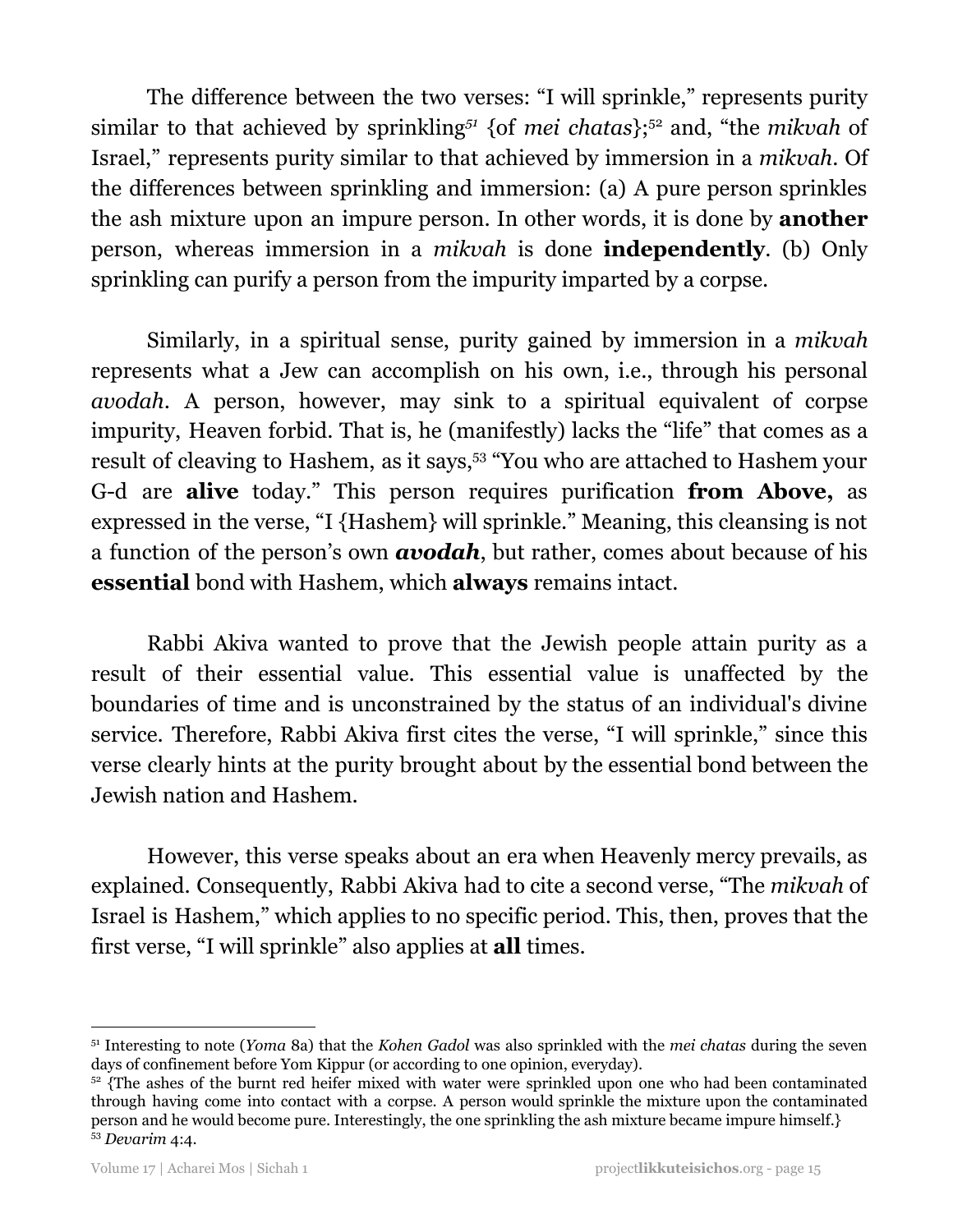On the other hand, the first verse does have an advantage over the second. (In fact, on the contrary, this verse, being **first**, serves as the primary proof-text.) It is this verse specifically which speaks of a Jew's essence imparting purity, as discussed.

### **9.**

#### PURIFYING THE **IMPURE**

True, purification that comes from Above  $-$  as a result of the essential connection {between Hashem and the Jewish people} as explained — is reflected primarily by the sprinkling which purifies a person from corpse impurity. Nonetheless, purity conferred by immersion in a *mikvah* also contains a small measure of this sort of purification. This, in fact, is the novel insight of Rabbi Akiva's teaching, "Just as a *mikvah* purifies the impure, so, too, **the Holy One**, **blessed is He**, purifies Israel." This purity of a *mikvah* also comes from, "**the Holy One**, **blessed is He** {who} purifies Israel."

On this basis, we can explain another nuance in Rabbi Akiva's words: "Just as a *mikvah* purifies the **impure**." Seemingly, the words, "the impure," are superfluous! Rabbi Akiva could have said, "Just as a *mikvah* purifies, so too, the Holy One, blessed is He, purifies"!

The explanation:

According to the law,<sup>54</sup> a *mikvah* can purify even "partial" impurity. Meaning, even if a person has contracted an **additional** {more severe type of} impurity from which the *mikvah* cannot purify him, nonetheless, immersion in a *mikvah* still purifies him of the lesser impurity.

Rabbi Akiva chose his words carefully: "Just as a *mikvah* purifies the **impure**, **so, too**, the Holy One, blessed is He, purifies Israel." (This hints that:) Just as a *mikvah* purifies even someone who remains impure after immersing, i.e., the *mikvah* provides partial purity, **similarly**, "the Holy One, blessed is He,

<sup>54</sup> *Berachos* ch. 3 *Mishnah* 6.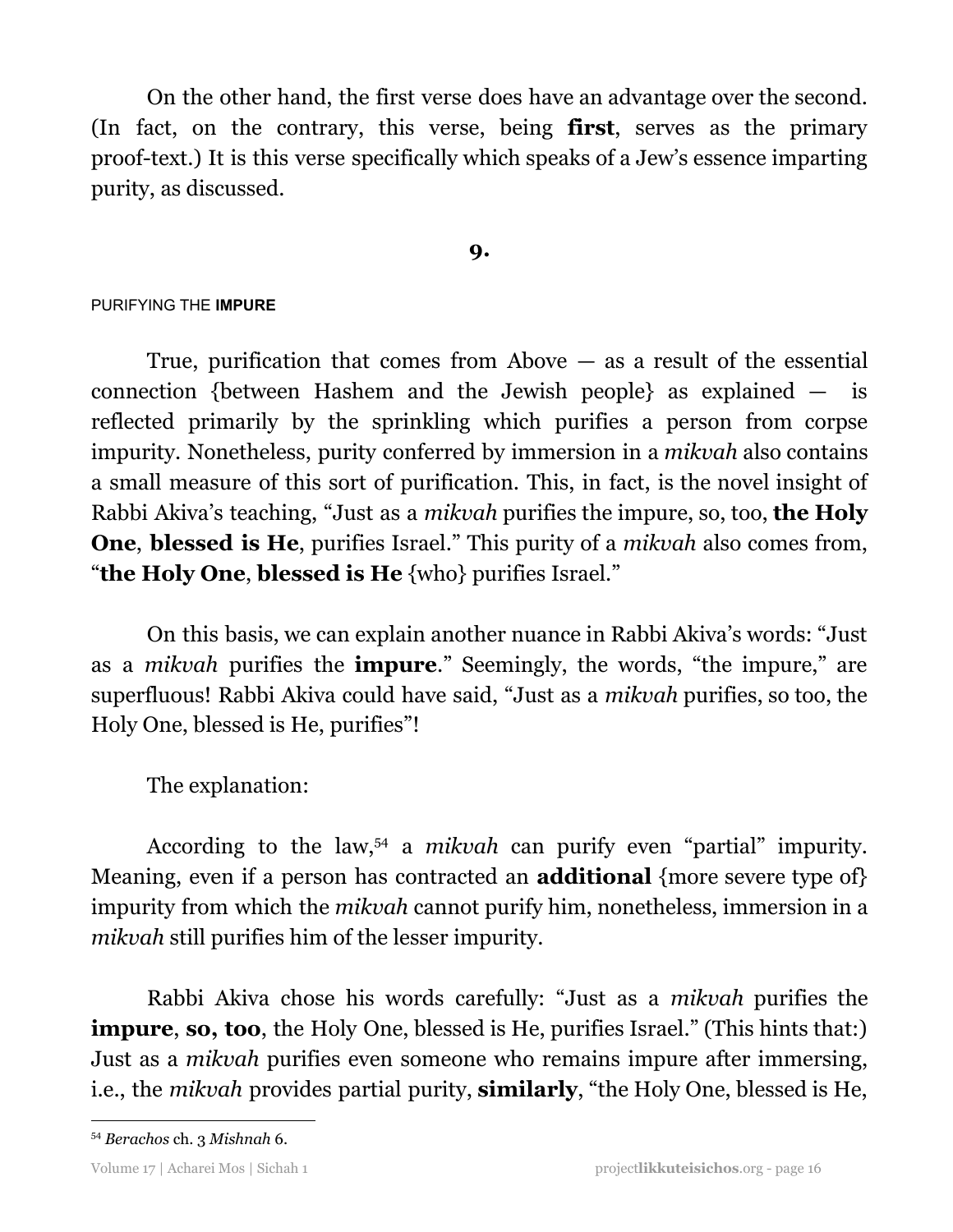purifies Israel." A Jew should not think to himself that when he repents for only some of his sins, Hashem will not accept his partial repentance. Rather, just as a *mikvah* purifies the impure (even when they retain a degree of impurity afterwards), so, too, Hashem purifies the Jewish people even when they remain impure, G-d forbid, from other sins.

The reason why this is so is because it is "**the Holy One, blessed is He** {who} purifies Israel." The purity effected by a *mikvah* does not, ultimately, come about as a result of a Jew's *avodah*. Rather, it derives from **Hashem,** i.e., from the **essential** connection between Hashem and the Jewish people. Therefore, this manner of purification has no limitations. It pervades all places and situations, and is effective even for someone who after this purification will still retain other sorts of impurity. For him, too, "the Holy One, blessed is He, purifies Israel."

#### **10.**

#### THE DIRECTIVE

This, then, is the wonderous directive from Rabbi Akiva's teaching:

A Jew may approach Hashem and beg: "I have no (energy, and therefore, no) time to regret all my sins. But I do have a few free minutes. I confess and regret some of the harsher sins which distress me tremendously." He might think that Hashem will not accept such repentance. Rabbi Akiva says: No! "How fortunate are you, Israel!" For when Hashem sees that a Jew merely inclines himself to return to Him, no matter how, Hashem immediately grants atonement, "the Holy One, blessed is He, purifies Israel."